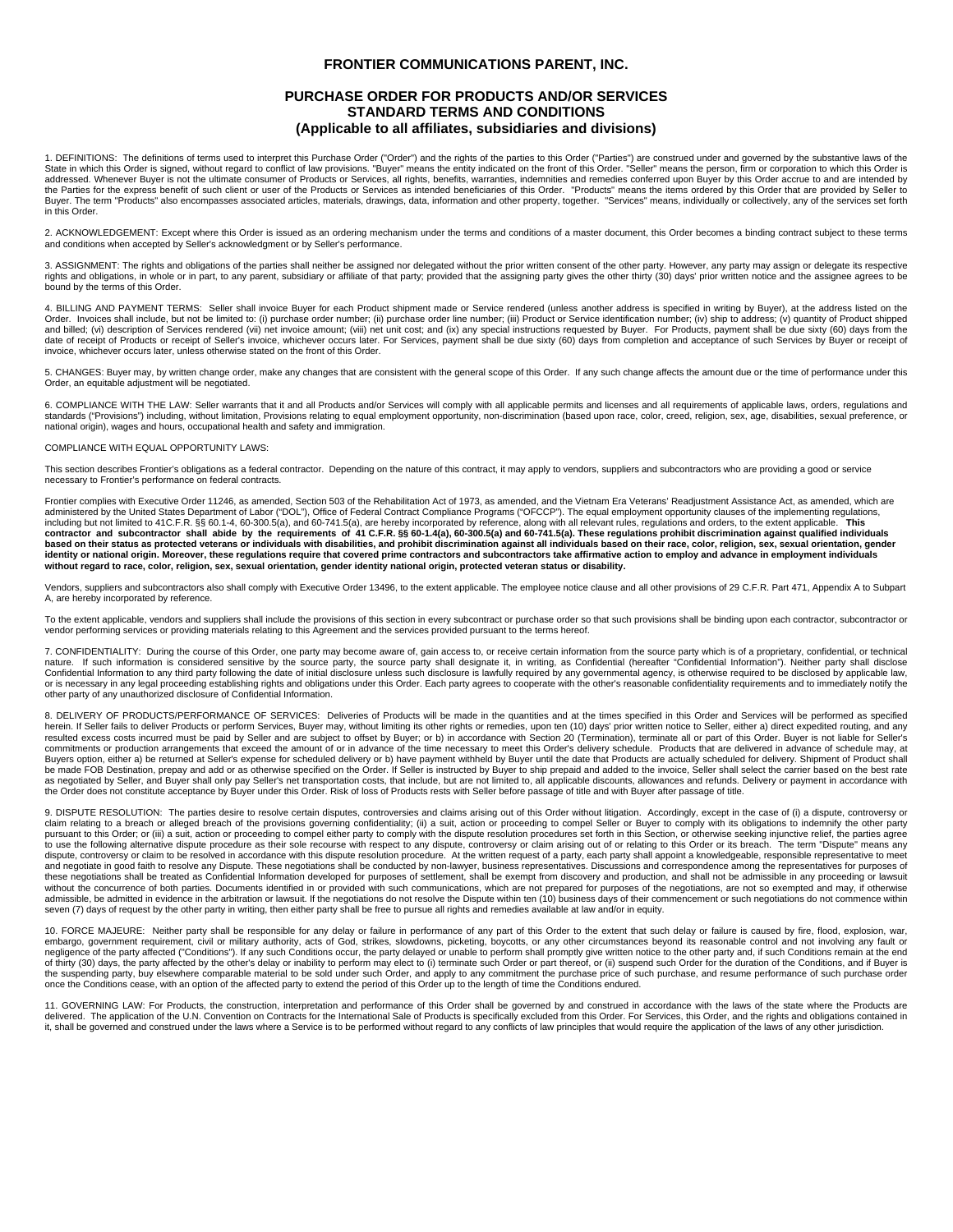12. INDEMNIFICATION AND INSURANCE: (a) Seller shall indemnify, defend, and hold harmless Buyer and its affiliates, officers, agents, and employees, from all claims, suits, actions, demands, damages, liabilities, expenses (including fees and disbursements of counsel), judgements, settlements and penalties of every kind arising from defective Product or any acts or omissions of Seller, its employees, subcontractors and negligence, misconduct or other fault of Seller. The obligations of this provision are in addition to Seller's obligation to provide insurance and shall not be limited by any limitation on the amount or type of damages, compensation or benefits payable by Seller under the Worker's Compensation Acts, Longshoremen and Harborworker's Act, Disability Benefits Act or any other employee benefit act. (b) Buyer shall<br>promptly notify Sell satisfactory to Buyer. If Seller fails, within a reasonable time after receipt of such notice, to assume the defense with counsel reasonably satisfactory to Buyer, or if, in the reasonable judgement of Buyer, a direct or indirect conflict of interest exists between the parties with respect to the claim, or if in the sole judgement of Buyer the assumption and conduct of the defense by Seller would materially and adversely affect Buyer in any manner or prejudice its ability to conduct a successful defense, then Buyer shall have the right to undertake the defense, compromise and settlement of such claim for the account and at the expense of Seller. Notwithstanding the above, if Buyer in its sole discretion so elects, Buyer may also participate in the defense of such actions by employing counsel at its expense, without waiving Seller's<br>obligations related insurance as prescribed by the law of the state in which Services are performed or Products are delivered; (ii) employer's liability insurance with limits of at least one million dollars (\$1,000,000) for each occurrence, and (iii) commercial general liability insurance including product liability, and, if the use of motor vehicles is required, automobile liability insurance, each with limits of at least two million dollars (\$2,000,000) for a combined single limit for bodily injury, including death, and/or property damage. Seller shall cause Buyer to be included as an additional insured under said policies and Buyer's coverage<br>under such poli thirty (30) days' prior written notice is given to Buyer.

13. RELATIONSHIP OF PARTIES: In providing any Products and Services under this Order, Seller is acting solely as an independent contractor and not as an agent of any other party. Persons furnished by the respective parties shall be solely the employees or agents of such parties, respectively, and shall be under the sole and exclusive direction and control of such parties. They shall not be considered<br>employees of the o employment of labor, hours of labor, health and safety, working conditions and payment of wages. Each party shall also be responsible, respectively, for payment of taxes, including federal, state, and municipal<br>taxes, char conduct of the business or operations of the other party. Nothing contained in this Order is intended to give rise to a partnership or joint venture between the parties or to impose upon the parties any of the<br>duties or re

14. INFRINGEMENT: Seller agrees to indemnify, defend and hold harmless Buyer and its affiliates, shareholders, directors, officers, employees, contractors, agents and other representatives from all demands,<br>claims, actions arising from or relating to any actual or alleged infringement or misappropriation of any patent, trademark, copyright, trade secret or any actual or alleged violation of any other intellectual property rights arising<br>from infringement, misappropriation or violation. If an Infringement Claim for which Seller is obligated to indemnify Buyer pursuant to this Order is made or arises, then Seller will, at no additional cost to Buyer, either: (i) procure for Buyer the right to continue using the infringing Services or Products subject to such Infringement Claim; or (ii) replace or modify the infringing Services or Products so that they are no longer<br>subject to infringing Services or Products as well as any other Services or Products whose functionality or utility to the Buyer have been adversely impacted. Buyer shall also be free to pursue any additional remedies it<br>may have ari indemnification for claims of infringement, misappropriation or violation of intellectual property rights.

15. INSPECTION/ACCEPTANCE: All Products and Services ordered pursuant to this Order shall be subject to inspection by Buyer after delivery or performance to determine conformity with Buyer's Order and<br>Seller's advertised o and rejected, in whole or in part, shall be returned to Seller at Seller's risk and expense. Buyer shall have a period of one hundred twenty (120) days following arrival of Product at the delivery destination specified by Buyer within which to inspect the Product for conformity with the Order and Seller's advertised and published specifications and to provide Seller with written notice of any discrepancy or rejection.<br>Buyer sha provide Seller with written notice of any discrepancy or rejection. Buyer shall notify Seller and arrange for the return of Product as required. Inspection or failure to inspect on any occasion shall not affect<br>Buyer's rig

16. NON-WAIVER: No course of dealing or failure of either party to strictly enforce any term, right, or condition of this Order will be construed as a waiver of such term, right, or condition. Any waiver by Buyer will only be in writing and will waive no succeeding breach of a term, right or condition or the term, right or condition itself.

17. NOTICES: Except as otherwise provided herein, any notice or demand given under the terms of this Order or pursuant to statute shall be in writing and shall be given or made by certified or registered mail, express mail or other overnight delivery service or hand delivery, proper postage or other charges paid and addressed.

18. PRICE AND TAXES: Any price specified in this Order is fixed and not subject to escalation, unless otherwise expressly stated. Seller's prices are exclusive of any Federal, State or local sales, use or excise taxes levied upon, or measured by the sale, the sales price, or use of Products supplied under this Order. Buyer shall be liable for and shall reimburse Seller for payments of Federal Manufacturers' and Retailers' Excise Taxes and state and local sales and use taxes, as applicable, with respect to transactions under this Order. Taxes payable by Buyer shall be separately stated in Seller's invoices and shall not<br>be include may provide Seller additional tax instruction as allowed by law including, but not limited to, Buyer's accrual and payment of taxes and/or special jurisdictional exemptions

19. PUBLICITY AND DISCLOSURE: Each party agrees not to provide copies of this Order, or otherwise disclose the terms of this Order, to any third party without the prior written consent of the other party, which shall not be unreasonably withheld, conditioned or delayed; provided, however, that (i) Buyer may, without obtaining Seller's consent, provide copies or make disclosures to prospective purchasers of the<br>business of B disclosures to their auditors, banks or financial advisors, provided such third parties are bound to an obligation of confidentiality. The Seller agrees not to publish or use any advertising, sales promotion, press release, or publicity documents regarding or referring to this Order, or to use the name, trademarks, service marks or trade names of Buyer for any purpose whatsoever, without Buyer's prior written approval, which may be granted in Buyer's sole discretion.

20. TERMINATION: Buyer may terminate this Order without cause, effective immediately, upon written notice to Seller. Termination shall not affect any Order placed or any fully paid up license granted to Buyer. Upon termination of this Order without cause, Buyer shall not be liable to Seller, either for compensation or for damages of any kind or character whatsoever, whether on account of the loss by Seller of present or prospective profits on sales or anticipated sales, or expenditures, investments or commitments made in connection with the establishment, development or maintenance of Seller's business, or on<br>account of any oth to the other. Either party may terminate this Order, effective immediately, without liability for said termination, upon written notice to the other party, if any of the following events occur: (a) The other files a<br>volunt for all or a substantial portion of the assets of the other; (e) The other becomes insolvent or suspends its business; (f) The other makes an assignment of its assets for the benefit of its creditors, except as required in the ordinary course of business; or (g) The identity of the other's business is materially changed by sale of its business, transfer of control of its outstanding stock, merger or otherwise. Either party<br>may te (10) day period during which the other party has failed to cure such breach after having been given written notice of such breach.

21. WARRANTIES: Seller warrants the Products for a period of three hundred sixty five (365) days from the date Product is accepted (Product Warranty Period), and warrants Services for a period of three hundred sixty five (365) days from the date of acceptance of Services (Services Warranty Period) unless otherwise stated on the front of the Order, as follows:<br>(a) Seller warrants that upon delivery of Product to Buyer and

- charges, damages, restrictions, or other encumbrances.
- (b) Seller warrants that the Product furnished shall be new (unless otherwise stated on the front of the Order), merchantable, free from defects in material and workmanship, fit for the ordinary purpose for which the Product is used, and shall conform to Seller's advertised and published specifications in effect at the time the warranty began.
- (c) Seller warrants that the Product and Service will comply in all material aspects with all applicable laws and regulations, which laws or regulations directly impose obligations upon any manufacturer, seller or installer of such Products and Services, including, but not limited to, environmental, health, and safety laws, treaties, regulations, directives, and standards recognized in the industry, including those
- prepared by the International Standards Organization.<br>(d) Seller warrants that: (I) to the best of Seller's knowledge, the Product and/or Service do not and will not, and Buyer's use of the Product and/or Service, as repre of the Order for such Product and/or Service, do not and will not infringe upon any patent, trademark, copyright, trade secret or other proprietary right of any third party; and (ii) as of the Order date, other<br>than as dis Seller's knowledge, there is no threatened litigation against Seller in which a reasonable probability exists that there is a violation of such right.
- e) Seller warrants that it will perform the Service required by this Order in accordance with industry practices and standards generally applicable to such services; provided, however, that where this Order in accordance w specifies a particular standard or criteria for performance, this warranty is not intended to and does not diminish that standard or criteria for performance.
- (f) Should the Product and/or Service not conform to the foregoing warranties, Seller shall repair or replace the defective or nonconforming Product and promptly re-perform the defective or nonconforming
- Service. Seller shall reimburse Buyer for all direct expenses incurred by Buyer because the Product and/or Service are defective or nonconforming.<br>(g) The Product warranties do not extend to Product to the extent that such instructions furnished to Buyer prior to delivery of the Product, and such action is the cause of the damage or malfunction.